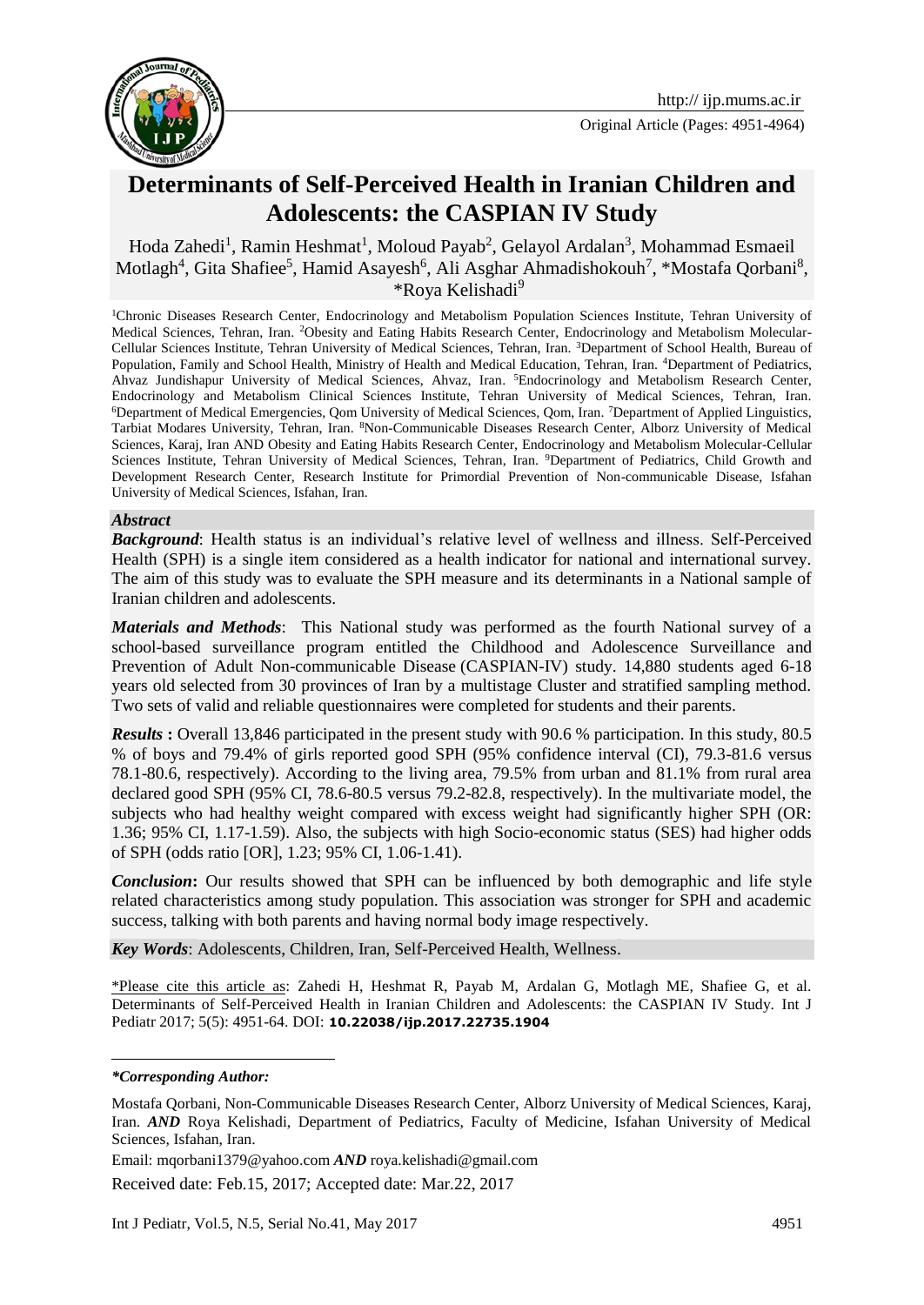#### **1- INTRODUCTION**

 Health status is an individual's relative level of wellness and illness often assesses in the population studies. Self-Perceived Health (SPH), also called Self-reported health, Self-assessed health or rated health, is a single item considered as a health indicator for national and international survey (1). It is a potentially useful measure to assess the perception of one's overall health status known as a reliable, valid and robust measure (2). By using this summary scale, individuals can rate their health perception ranging from "very good" to "very bad"(3). Although, most widely studies on the use of SPH and its determining factors have been conducted on the adults, it has a great potential to attract more research attention as a valid and reliable measure among adolescents. It has shown that SPH is more associated with multidimensional factors including personal, environmental, psychological, socio-behavioral and lifestyle factors in adolescents while in adults, it may reflect the acute and chronic status (4-6).

The increasing studies regarding the use of this common measure among adolescents has shown that the prevalence of poor SPH is high in this age group due to low morbidity rates (7). These evidences suggest that SPH deserves a special research attention especially among children and adolescents as an easily assessed, reliable and valid health indicator. Furthermore, according to our knowledge, few evidences exist on the SPH and its determining factors among children and adolescents. In addition, the formation of health status perception occurred during adolescence (3), and it may predict the rate of morbidity and mortality in the future (8, 9). Considering the importance of SPH, the aim of this study was to evaluate the SPH measure and its determining factors in a National sample of Iranian children and adolescents.

## **2- MATERIALS AND METHODS**

#### **2-1. Study design and population**

 This National study was performed as the fourth National survey of a school-based surveillance program entitled the Childhood and Adolescence Surveillance and Prevention of Adult Noncommunicable Disease (CASPIAN-IV) study in 2011-2012. The methodology of this survey has been described by details previously (10) and, here, the methods of the present paper will be described.

## **2-2. Sampling Methods**

This study was conducted among 13,486 students aged  $6-18$  (12.47 $\pm$  3.36) years old and included 6,640 girls. The study population selected from 30 provinces of Iran (48 clusters of 10 students in each province) from urban and rural area in three levels of elementary, intermediate and high school students by a multistage cluster and stratified sampling method. Stratification was conducted according to school grade and residential area (urban and rural) proportional to size and with equal sex ratio.

#### **2-3. Measuring tools: validity and reliability**

The World Health Organization Global School-based Health Survey questionnaire in Persian (10), consisted of two sets of valid and reliable questionnaires, were completed for students and their parents. The students' one included life satisfaction, current and passive smoking, body image, Body Mass Index (BMI), physical activity and so on. SPH and its determinants were assessed by questions shown in **Table.1**. In order to calculate the BMI, weight and height of the students were measured by school health professionals with an accuracy of 0.1 kg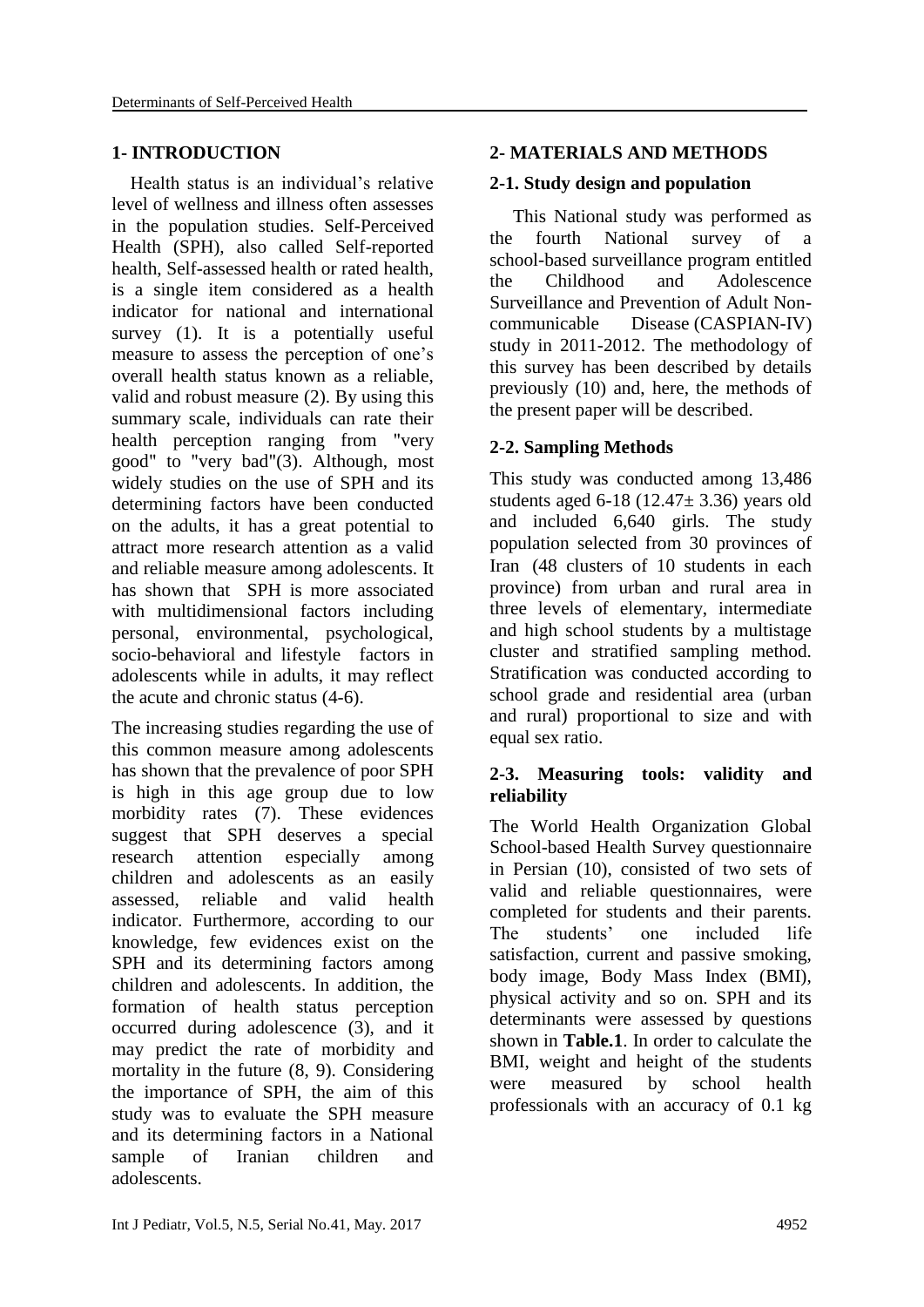and 0.1 cm respectively. World Health Organization (WHO) standards were used to define the categorization of BMI: Underweight  $\left( \leq 5$ th percentile), healthy weight (5th- 85th percentile), overweight (85th- 95th percentile) or obese (> 95th percentile) (11).

In addition, the questionnaire of the parents was comprised of concern such as family history, place of living, family size and birth order. All of the questions were asked by trained personnel in a suitable location and atmosphere at schools. Also, this procedure was conducted and controlled by a skilled team.

# **2.5-Ethical consideration**

This study was approved by ethical committee of Tehran and Isfahan university of Medical Sciences. All of the subjects received an explanation of the study and signed the informed consent. There were no obligation for participation in this study and all of the subjects were volunteers (ID number: 188092).

# **2-6. Inclusion and exclusion criteria**

All students aged 6-18 years old with Iranian nationality (having Iranian identity card) were eligible to include in this study. Having a chronic disease, history of chronic medication consumption and obtaining from a special diet were considered as exclusion criteria. In addition, participants with full missing data were excluded.

# **2-7. Statistical analysis**

The statistical analysis was performed using STATA package (state statistical software: Release 12, STATA Corporation 2011, College Station, TX, USA). The quantitative variables were presented as mean and standard deviation (SD) and the qualitative variables as number and percentage. The analysis of categorical data was done using the Chi-square test. A multivariate logistic regression was used to assess the most determinants of SPH.  $P \leq$ 0.05 was considered as statistically significant.

**Table-1:** Questions used to screen SPH and its determinants according to Global School-based Student Health Survey questionnaires(11)

| Variables                                                   | Response                          |
|-------------------------------------------------------------|-----------------------------------|
| <b>SPH</b>                                                  | Excellent (considered as good)    |
|                                                             |                                   |
| What do you think about the overall status of your          | Good (considered as good)         |
| health?                                                     | Moderate (considered as poor)     |
|                                                             | Bad (considered as poor)          |
| Breakfast, lunch and dinner frequency                       |                                   |
| How often do you eat breakfast in a week?                   | $0-1$ times                       |
| How often do you eat lunch in a week?                       | 2-4 times                         |
| How often do you eat dinner in a week?                      | 5-7 times                         |
|                                                             |                                   |
| Fresh fruits (fruits and juices), vegetables, milk and fast |                                   |
| food?                                                       | Seldom                            |
| How often do you consume fresh fruits?                      |                                   |
| How often do you consume vegetables?                        | Weekly                            |
| How often do you consume milk?                              | Daily                             |
| How often do you consume fast food?                         |                                   |
|                                                             |                                   |
| Physical activity                                           | 0-1 days (considered as mild)     |
| How many days in the last week, have you had a 30           | 2-4 days (considered as moderate) |
| minutes                                                     | 5-7 days (considered as high)     |
| Physical activity?                                          |                                   |
| Watching Television and uses the computer                   | $\leq$ 2 hours                    |
| How much time do you spend watching television in           | $>2$ hours                        |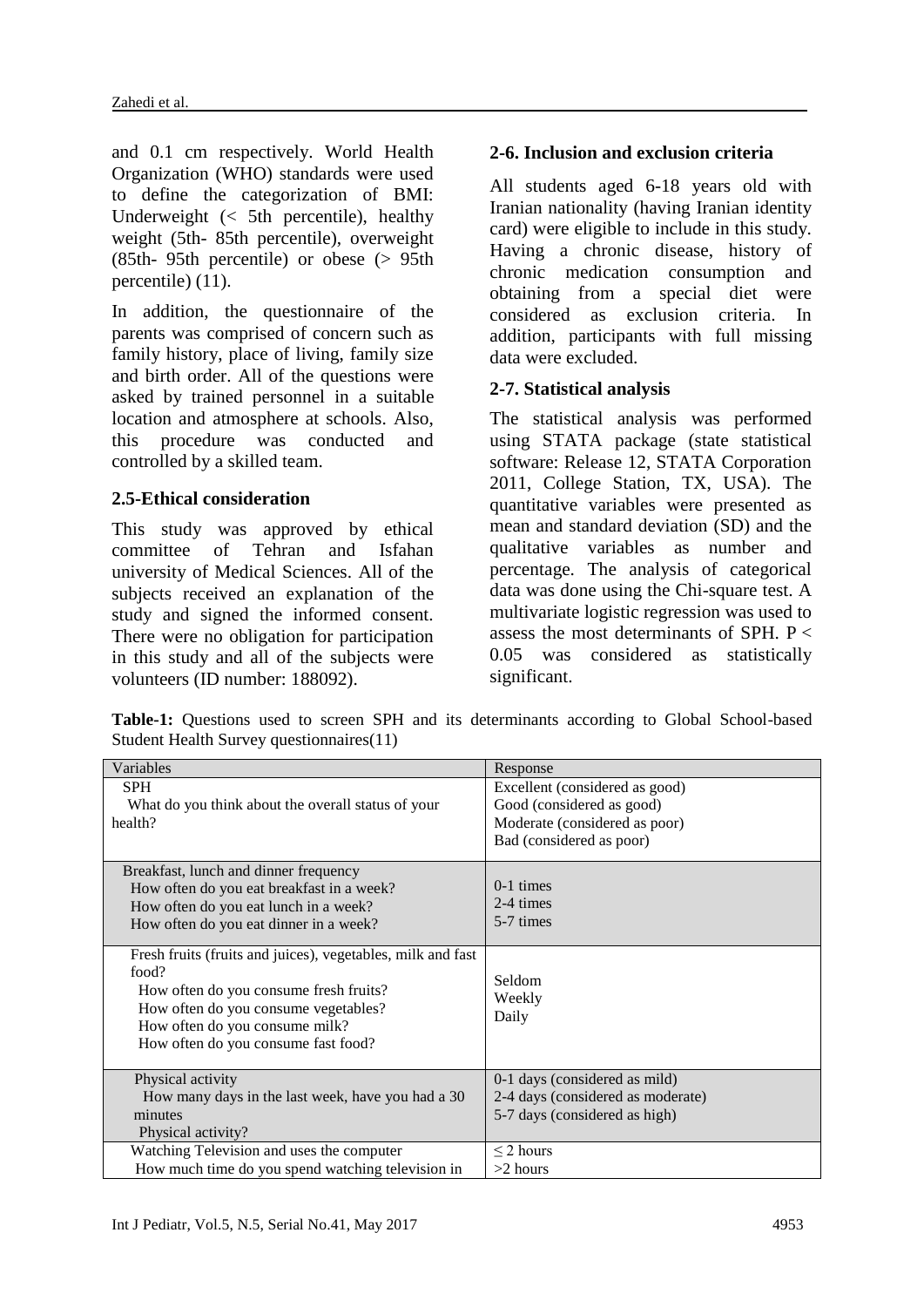| your free times (every day and weekend)?              |                                                  |
|-------------------------------------------------------|--------------------------------------------------|
| How much time do you spend on a computer in your      |                                                  |
|                                                       |                                                  |
| free times (every day and weekend)?                   |                                                  |
| Body image                                            | Very thin (considered as thin)                   |
|                                                       | Slightly thin (considered as thin)               |
| How do you think about your size?                     | Normal size (considered as normal)               |
|                                                       | Slightly obese (considered as overweight)        |
|                                                       | Obese (considered as overweight)                 |
| Tooth brushing Frequency                              | More than once per day (considered as daily)     |
|                                                       | Once per day (considered as daily)               |
| How often do you brush your teeth?                    | At least once per week (considered as nondaily)  |
|                                                       | Only once per week (considered as nondaily)      |
|                                                       | Less than once per week (considered as nondaily) |
|                                                       | Never (considered as nondaily)                   |
| Depression                                            |                                                  |
| During the past 12 months, did you ever feel sad or   | Yes                                              |
| hopeless?                                             | No                                               |
| Anxiety                                               |                                                  |
|                                                       |                                                  |
| During the past 6 month, how often did you experience |                                                  |
| Anxiety, so that you could not perform your daily     | Yes                                              |
| activities?                                           | N <sub>0</sub>                                   |
| Passive smoking                                       | Yes                                              |
| Have you ever used any tobacco products?              | N <sub>0</sub>                                   |
| Current smoking                                       | Yes                                              |
| Are you currently using any tobacco products?         | N <sub>0</sub>                                   |

# **3- RESULTS**

 Overall 13,846 out of 14,880 students (90.6%) participated in the present study. The subjects of this study consisted of 13,846 students (49.2% girls) selected from urban (75.6%), and rural (24.4%) areas. The mean age of the participants was 12.47±3.36 years without significant differences between boys (12.36±3.40) and girls (12.58±3.32).

The association of demographic characteristics with SPH according to level of education is presented in **Table.2 (***please see the end of paper***)**. There was a significant association between the demographic characteristics and good SPH (P< 0.05) except for gender, living area and spent time with friends in total population.

As presented, 80.5 % of boys and 79.4% of girls reported good SPH (95% CI, 79.3- 81.6 versus 78.1-80.6, respectively). According to the living area, 79.5% from urban and 81.1% from rural area declared good SPH (95% CI, 78.6-80.5 versus 79.2- 82.8, respectively). **Table.3 (***please see the end of paper***)** shows the association of life style related characteristics with SPH according to the level of education. As the table shows, there is significant association between all of the life style related characteristics and good SPH (P< 0.05). There were significant association between good SPH and daily consumption of breakfast, lunch and dinner (P<0.001).

The association between life style and demographic characteristics with good SPH (odds ratio [OR] and 95% confidence interval [CI]) in a multivariate logistic regression analysis is shown in **Table.4 (***please see the end of paper***)**.

In the multivariate model, the subjects who had healthy weight compared with excess weight had significantly higher SPH (OR: 1.36; 95% CI, 1.17-1.59). Also, the subjects with high SES had higher odds of SPH (OR, 1.23; 95% CI, 1.06-1.41), that means those with higher socio-economic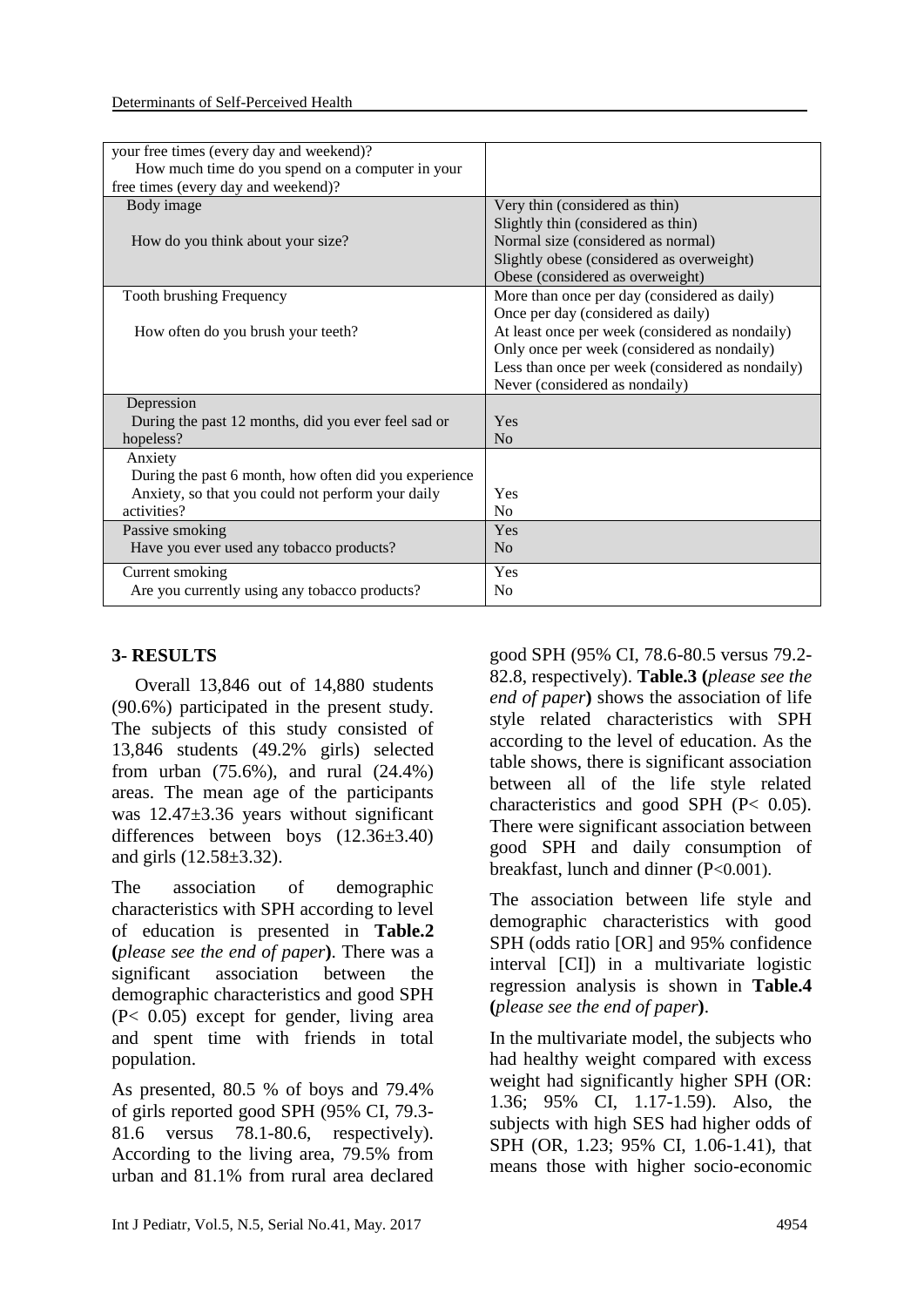status had significantly higher SPH. Among the life style related characteristics, academic success (OR, 2.02; 95% CI, 1.82- 2.24), talking with both parents (OR, 1.42; 1.21-1.67) and having normal body image (OR, 1.53; 95% CI, 1.36-1.72) exhibited the strongest association respectively, so that students with academic success, ability to talking with their parents easily and having favorable body image had better SPH.

# **4- DISCUSSION**

 We aimed to identify the determinants of SPH among Iranian children and adolescents. We found in the present study that self-rated health can be influenced by both demographic and life style related characteristics among study population. This association is stronger for SPH and academic success, talking with both parents and having normal body image respectively. SPH can be recognized as a predictor of morbidity and mortality (12, 13). Our results are in line with the previous studies in which demographic characteristics are associated with SPH (6, 14). In this study, boys (80.0%) are more likely to report having good SPH than girls (79.4%). Similar to the findings of the present study, gender differences in SPH were also observed in previous studies (15-17). SES is an important predictor of SPH. The results of this study revealed that subjects who have had a good SES, were reported to have 23% higher score of SPH than those who had poor SES. In another study, 78% of adolescents with good SES were reported to have good/excellent SPH, compared to those with poor SPH (17). Other studies have also concluded that SPH is strongly associated with SES (6). Among demographics characteristics, the academic success variable has the greatest influence on SPH, that is, subjects who reported success were more likely to report good SPH (OR:2.02, 95%CI: 1.82-2.24).

more meals during the week (5-7 times per week), were found to enjoy better SPH than those who had consumed 0-1 times. Therefore, missing a meal was significantly suggestive of poor SPH. In addition, the consumption of fruits and vegetables during the day (every day) was associated with good SPH. Subjects with the level of fruit intake (OR: 1.37; 95% CI, 1.16-1.62), and vegetables intake (OR: 1.24; 95% CI, 1.07-1.43) had significantly higher odds ratio of reporting good SPH. Other studies have also shown that lack of fruit consumption during the week was related to poor SPH (19). Physical activity is a very important factor influencing SPH among children and adolescents. Physical activity is positively

In this study, living with parent and having dialogue with them were strongly associated with good SPH. Finding of studies among Pakistani and Brazilian adolescents have shown that strong family support reduces the risk of poor SPH. Thus, Family support is important for physical and mental health throughout adolescence (6, 18). The results of this study showed that subjects who consumed

associated with SPH (7, 19-21). Our study showed that students with higher and moderate physical activity were 1.27 and 1.34 times more in good SPH, respectively than those with mild physical activity. Also, among subjects, those who watched television and worked with computer less than two hours during the day, were found to be in better SPH than those who spend more time there  $(> 2h)$ . On the same basis, other studies have confirmed an association of physical inactivity in adolescents with lower levels of SPH (22). Elinder et al., have shown that >4h of physical activity per week was an important factor in improving SPH (23). More interestingly, some studies have indicated that the effect of physical activity on SPH can even be observed at lower levels of physical activity and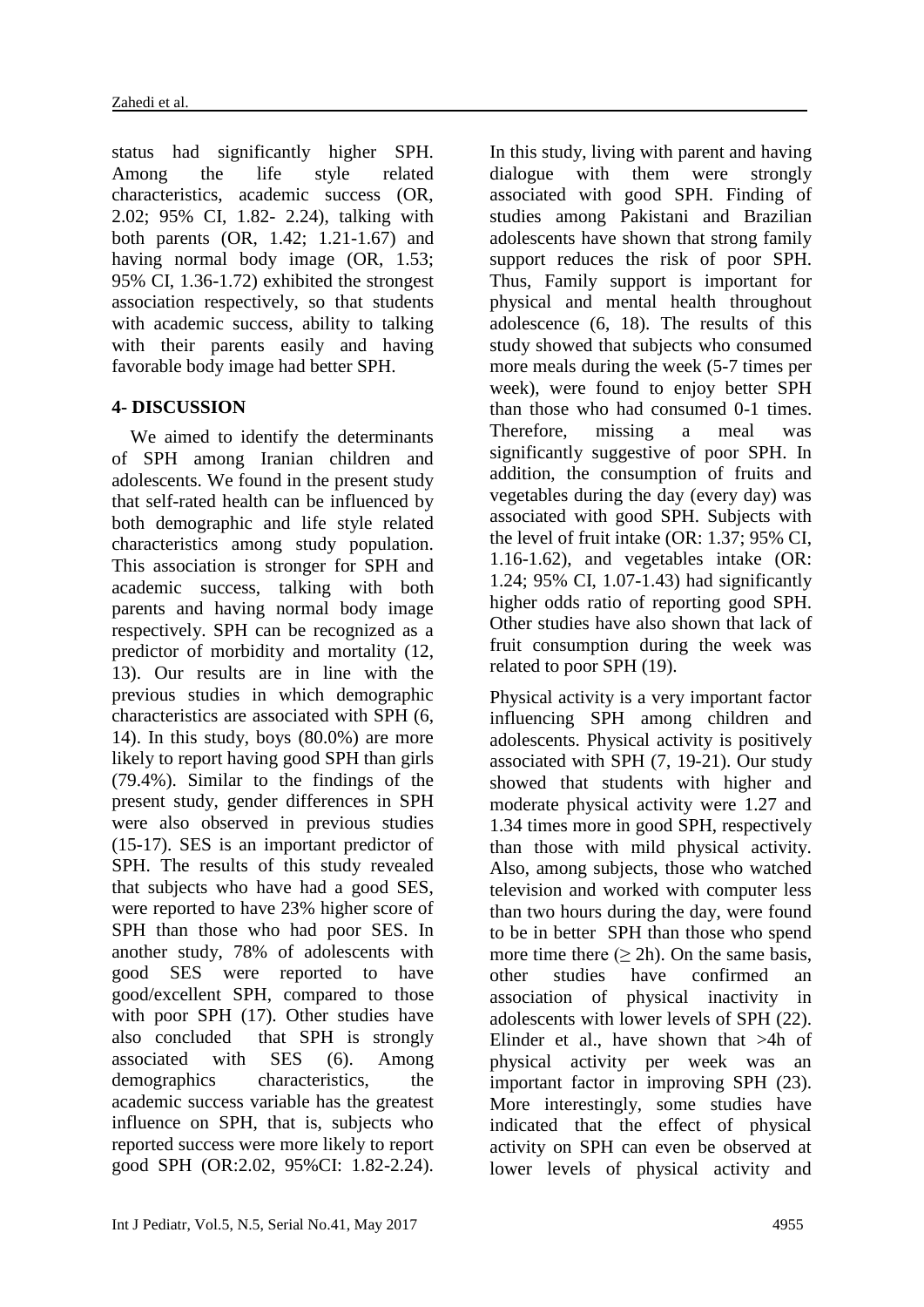increases with activity intensity (24). Those who spent more time watching TV are more likely to report poor SPH (19). Our findings also support the significant association between body image and SPH.In their study, Sharma et al., observed no significant association for perceived body weight and SPH, and showed that being overweight or underweight are not considered as risk factors of poor SPH (19). However, other studies supported our finding and have shown that perceived weight status has an influence on SPH (25, 26). Among subjects who enjoyed an appropriate level of BMI, the levels of SPH was higher than those who were underweight and overweight. Students with healthy BMI were 1.36 times more in good SPH than those underweight. Meireles et al., achieved similar results as of ours. As well, according to other studies, a higher BMI influences the SPH (27). Our results support previous finding confirming that depression and anxiety have a strong influence on SPH. Depression and anxiety have been proved to be an important risk factor against good SPH among children and adolescents (OR: 0.64; 95% CI: 0.57-0.72 and OR: 0.60; 95% CI: 0.53-0.67) (15, 28).

## **4-1. Limitation and Strengths**

There were some strengths and limitations which should be considered. One of the main strengths of the present study is that most studies have focused on elderly or adults, but this study is the first study conducted on children and adolescents with a large National sample size. The cross sectional design of the present study seems to be the main limitation of this study; therefore follow up surveys are need.

## **5- CONCLUSION**

 In conclusion, our study provides some evidence regarding the determinants of self-perceived health in children and adolescents. Being male, SES, smoking, family support, academic success, consumption of fruits and vegetables, physical activity, body image, and BMI significantly influenced SPH. Interventions that focus on providing fruits and vegetables, increasing physical activity, and strengthening family support may contribute to improve SPH among in children and adolescents. The risk factors examined in this study were found to not only have an impact on SPH throughout adolescence, but also were shown to have long-term implications for health in adulthood. An understanding of these factors can not only remove the individuals concerns but also may provide the health care system with the insight to deal with the consequences.

#### **6- CONFLICT OF INTEREST**

The authors declared no conflict of interest.

## **7- ACKNOWLEDGMENT**

The authors would like to thank all students participated in this survey and their parents, the school staffs, data collectors, executive team, research scientists and all relevant administrators.

## **8- REFERENCES**

1. Boardman JD. Self-rated health among U.S. adolescents. J Adolesc Health. 2006;38(4):401-8.

2. Idler EL, Benyamini Y. Self-rated health and mortality: a review of twenty-seven community studies. J Health Soc Behav 1997;38(1):21-37.

3. Meireles AL, Xavier CC, de Souza Andrade AC, Proietti FA, Caiaffa WT. Self-Rated Health among Urban Adolescents: The Roles of Age, Gender, and Their Associated Factors. PLoS One 2015;10(7):e0132254.

4. Vingilis E, Wade TJ, Adlaf E. What factors predict student self-rated physical health? J Adolesc 1998;21(1):83-97.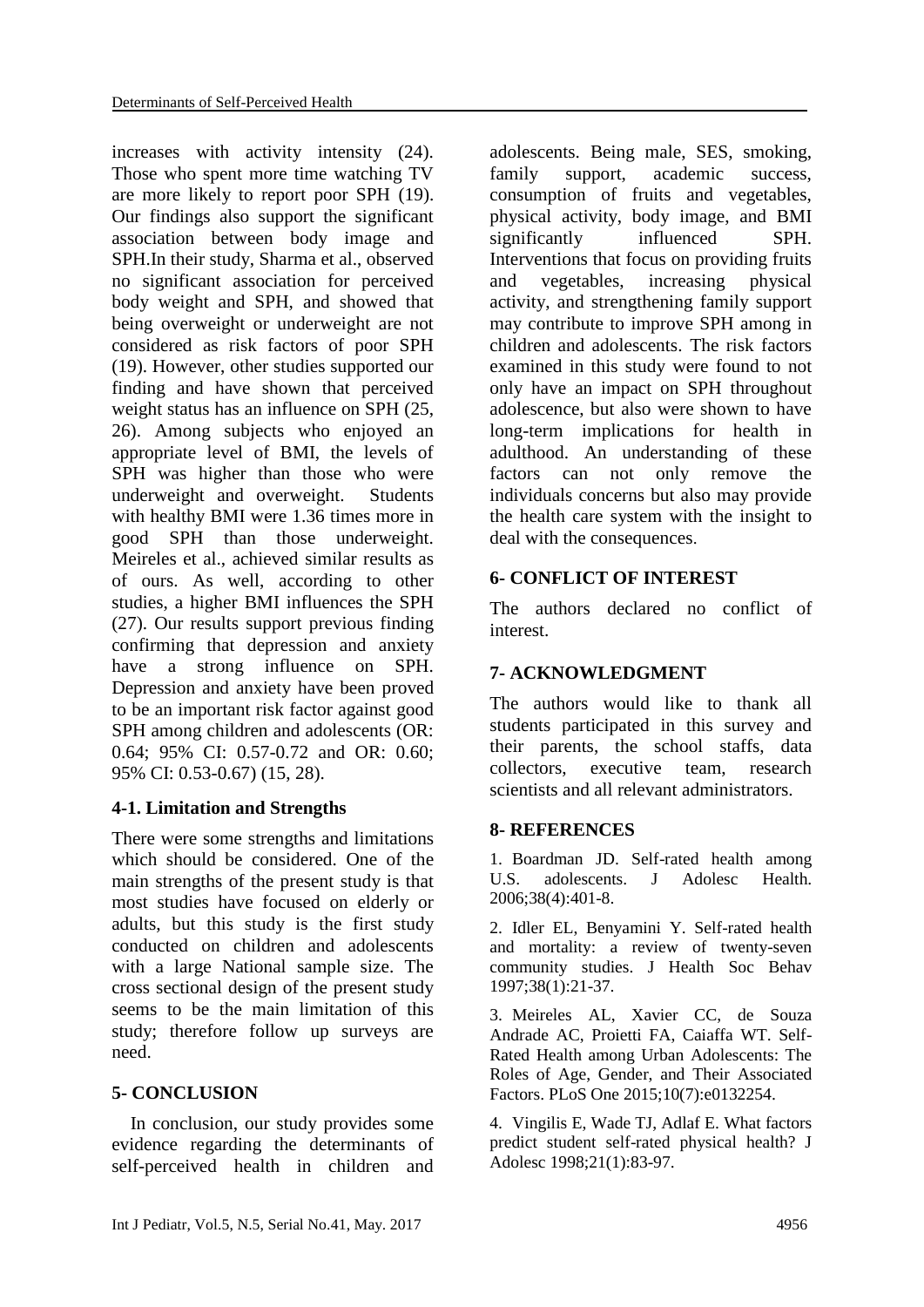5. Page RM, Suwanteerangkul J. Self-rated health, psychosocial functioning, and healthrelated behavior among Thai adolescents. Pediatr Int 2009;51(1):120-5.

6. Meireles AL, Xavier CC, Proietti FA, Caiaffa WT. Influence of individual and socioenvironmental factors on self-rated health in adolescents. Rev Bras Epidemiol 2015;18(3):538-51.

7. Breidablik HJ, Meland E, Lydersen S. Selfrated health in adolescence: a multifactorial composite. Scand J Public Health 2008;36(1):12-20.

8. Idler EL, Russell LB, Davis D. Survival, functional limitations, and self-rated health in the NHANES I Epidemiologic Follow-up Study, 1992. First National Health and Nutrition Examination Survey. Am J Epidemiol 2000;152(9):874-83.

9. Benyamini Y. Why does self-rated health predict mortality? An update on current knowledge and a research agenda for psychologists. Psychol Health 2011;26(11):1407-13.

10.Kelishadi R, Ardalan G, Qorbani M, Ataie-Jafari A, Bahreynian M, Taslimi M, et al. Methodology and Early Findings of the Fourth Survey of Childhood and Adolescence Surveillance and Prevention of Adult Non-Communicable Disease in Iran: The CASPIAN-IV Study. International journal of preventive medicine 2013;4(12):1451-60.

11.Centers for Disease Control and Prevention (CDC); 2009. [Last accessed on 2013 Aug 21]. Global School-based Student Health Survey. Available at: [http://www.cdc.gov/GSHS.](http://www.cdc.gov/GSHS)

12.Abdulrahim S, El Asmar K. Is self-rated health a valid measure to use in social inequities and health research? Evidence from the PAPFAM women's data in six Arab countries. Int J Equity Health 2012;11:53.

13.Manor O, Matthews S, Power C. Self-rated health and limiting longstanding illness: interrelationships with morbidity in early adulthood. International Journal of Epidemiology 2001;30(3):600-7.

14.Heard HE, Gorman BK, Kapinus CA. Family structure and self-rated health in adolescence and young adulthood. Population Research and Policy Review 2008;27(6):773- 97.

15.Erginoz E, Alikasifoglu M, Ercan O, Uysal O, Ercan G, Albayrak Kaymak D, et al. Perceived health status in a Turkish adolescent sample: risk and protective factors. Eur J Pediatr 2004;163(8):485-94.

16.Jerden L, Burell G, Stenlund H, Weinehall L, Bergstrom E. Gender differences and predictors of self-rated health development among Swedish adolescents. J Adolesc Health 2011;48(2):143-50.

17.Tremblay S, Dahinten S, Kohen D. Factors related to adolescents' self-perceived health. Health Rep. 2003;14 (Suppl):7-16.

18.Afridi AA, Motwani K, Khawaja S, Khoja AA, Fatmi Z, Azam I, et al. Self-perceived health among school going adolescents in Pakistan: influence of individual, parental and life style factors? Glob J Health Sci. 2013;5(4):71-8.

19.Sharma B, Nam EW, Kim D, Yoon YM, Kim Y, Kim HY. Role of gender, family, lifestyle and psychological factors in self-rated health among urban adolescents in Peru: a school-based cross-sectional survey. BMJ Open 2016;6(2):e010149.

20.Piko BF. Self-perceived health among adolescents: the role of gender and psychosocial factors. Eur J Pediatr 2007;166(7):701-8.

21.Vingilis ER, Wade TJ, Seeley JS. Predictors of adolescent self-rated health. Analysis of the National Population Health Survey. Can J Public Health 2002;93(3):193-7.

22.Aarnio M, Winter T, Kujala U, Kaprio J. Associations of health related behaviour, social relationships, and health status with persistent physical activity and inactivity: a study of Finnish adolescent twins. Br J Sports Med 2002;36(5):360-4.

23.Elinder LS, Sundblom E, Rosendahl KI. Low physical activity is a predictor of thinness and low self-rated health: gender differences in a Swedish cohort. J Adolesc Health 2011;48(5):481-6.

24.Dyremyhr AE, Diaz E, Meland E. How adolescent subjective health and satisfaction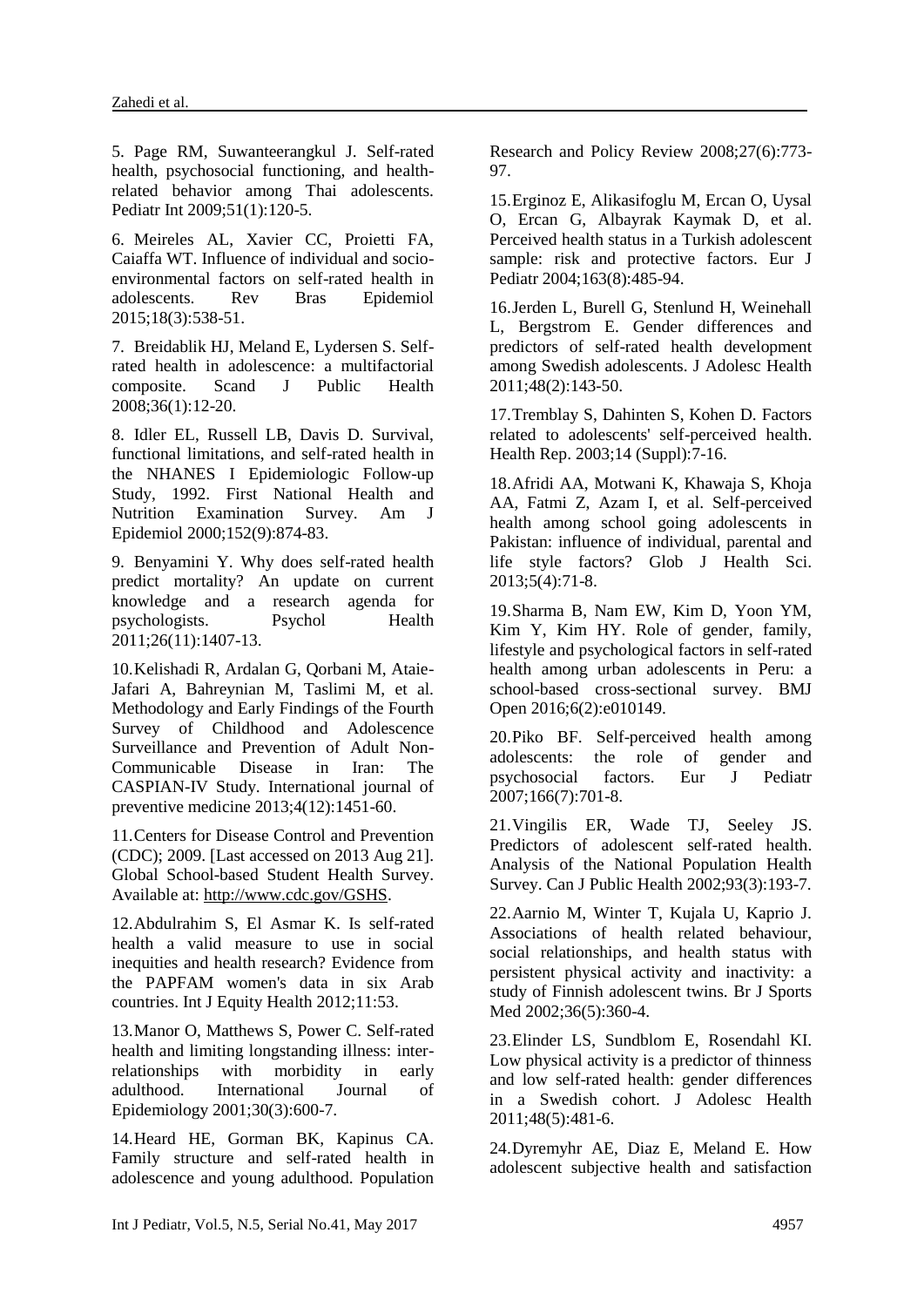with weight and body shape are related to participation in sports. J Environ Public Health 2014;2014:851932.

25.Herman KM, Hopman WM, Rosenberg MW. Self-rated health and life satisfaction among Canadian adults: associations of perceived weight status versus BMI. Qual Life Res 2013;22(10):2693-705.

26.Meland E, Haugland S, Breidablik HJ. Body image and perceived health in adolescence. Health Educ Res 2007;22(3):342- 50.

27.Meireles AL, Xavier CC, Proietti FA, Caiaffa WT. Influence of individual and socioenvironmental factors on self-rated health in adolescents. Revista Brasileira de Epidemiologia 2015;18(3):538-51.

28.PIKÓ B, BARABÁS K, BODA K. Frequency of common psychosomatic symptoms and its influence on self-perceived health in a Hungarian student population. The European Journal of Public Health 1997;7(3):243-7.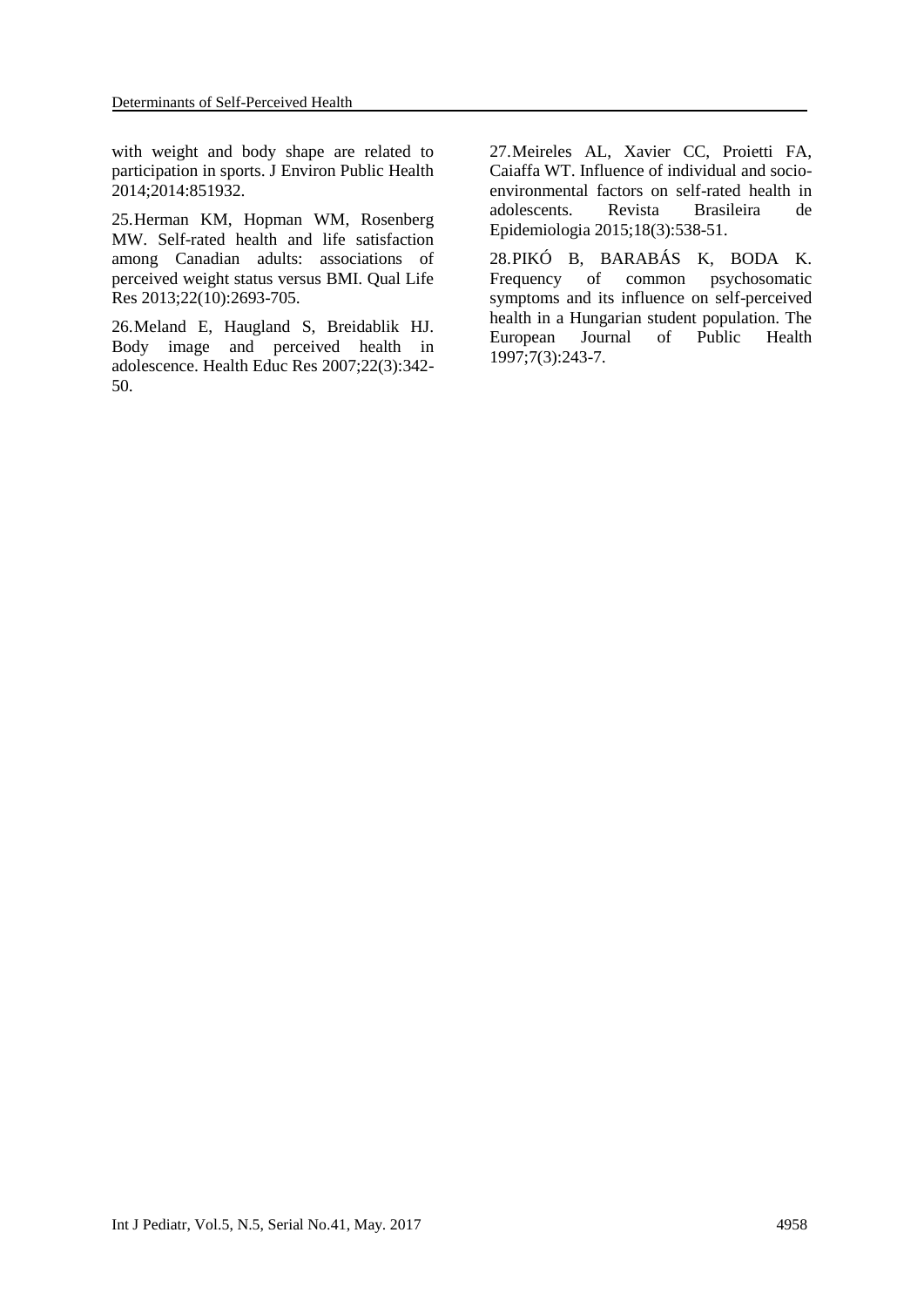| Variables                         |                  |         | Elementary school |                |         | Middle school |                 |         | High school |                | Total   |           |                |
|-----------------------------------|------------------|---------|-------------------|----------------|---------|---------------|-----------------|---------|-------------|----------------|---------|-----------|----------------|
|                                   | Category         | Percent | 95% CI            | $P-$<br>value* | Percent | 95% CI        | $P -$<br>value* | Percent | 95% CI      | $P-$<br>value* | Percent | 95% CI    | $P-$<br>value* |
| Gender                            | Male             | 84.7    | 83.1,86.1         | 0.44           | 76.2    | 73.4,78.7     | 0.37            | 76.9    | 74.6,79.0   | 0.16           | 80.5    | 79.3,81.6 | 0.19           |
|                                   | Female           | 85.5    | 83.8,87.0         |                | 74.5    | 71.9,77.0     |                 | 74.7    | 72.5,76.8   |                | 79.4    | 78.1,80.6 |                |
| Living area                       | Urban            | 84.6    | 83.2, 85.9        | 0.22           | 76.0    | 73.9,77.9     | 0.23            | 76.0    | 74.4,77.6   | 0.31           | 79.5    | 78.6,80.5 | 0.15           |
|                                   | Rural            | 86.1    | 84.0,87.9         |                | 73.3    | 69.0,77.2     |                 | 73.6    | 68.9,77.9   |                | 81.1    | 79.2,82.8 |                |
| Family size                       | $\leq 4$         | 85.5    | 84.2,86.8         | 0.27           | 76.1    | 73.7,78.4     | 0.28            | 78.6    | 76.3,80.8   | 0.001          | 81.6    | 80.5,82.7 | 0.001          |
|                                   | >4               | 84.5    | 82.8,86.0         |                | 74.5    | 72.0,76.8     |                 | 74.0    | 71.9,75.9   |                | 78.3    | 77.1,79.4 |                |
| Living with<br>parents            | None of<br>them  | 84.5    | 74.9,90.8         |                | 74.4    | 57.6,86.1     | 0.61            | 71.7    | 59.2,81.5   |                | 78.3    | 71.7,83.7 | 0.001          |
|                                   | One of<br>them   | 79.2    | 72.8,84.3         | 0.05           | 72.1    | 65.1,78.2     |                 | 68.0    | 61.2,74.1   | 0.01           | 73.0    | 69.2,76.5 |                |
|                                   | Both of<br>them  | 85.3    | 84.2,86.4         |                | 75.5    | 73.5,77.3     |                 | 76.4    | 74.8,78.0   |                | 80.3    | 79.4,81.2 |                |
|                                   | First            | 85.2    | 83.7,86.4         |                | 76.6    | 74.1,79.0     |                 | 75.7    | 73.2,78.1   |                | 80.7    | 79.6,81.9 |                |
|                                   | Second           | 86.0    | 84.1,87.6         |                | 74.3    | 71.4,77.0     |                 | 77.5    | 74.7,80.2   |                | 80.6    | 79.2,81.9 |                |
| Birth order                       | Third            | 83.3    | 80.3,85.8         | 0.39           | 74.4    | 70.0,78.4     | 0.53            | 75.3    | 71.4,78.9   | 0.52           | 78.6    | 76.5,80.5 | 0.02           |
|                                   | Forth or<br>more | 84.8    | 81.7,87.4         |                | 74.6    | 70.5,78.3     |                 | 74.5    | 71.3,77.5   |                | 78.1    | 76.1,79.9 |                |
| Talk with their<br>mothers facing | Yes              | 85.3    | 84.1,86.4         | 0.15           | 77.2    | 75.3,79.1     | < 0.001         | 77.8    | 76.0,79.5   | 0.001          | 72.6    | 70.5,74.6 | 0.001          |
| problems                          | No               | 83.2    | 80.1,86.0         |                | 64.6    | 60.4,68.5     |                 | 69.2    | 65.8,72.4   |                | 81.3    | 80.4,82.1 |                |
| Talk with their                   | Yes              | 86.9    | 85.6,88.2         |                | 79.7    | 77.3,81.9     |                 | 82.0    | 79.9,84.0   |                | 84.2    | 83.2,85.2 |                |
| fathers facing<br>problems        | N <sub>o</sub>   | 82.3    | 80.5,83.9         | 0.001          | 72.0    | 69.7,74.3     | 0.001           | 71.8    | 69.8,73.7   | 0.001          | 75.8    | 74.6,76.9 | 0.001          |
| <b>SES</b>                        | Weak             | 85.1    | 83.1,86.8         | 0.13           | 70.2    | 66.7,73.5     | 0.001           | 69.4    | 66.4,72.3   | 0.001          | 77.3    | 75.7,78.8 | 0.001          |
|                                   | Moderate         | 84.1    | 82.3,85.7         |                | 76.2    | 73.3,78.8     |                 | 75.6    | 72.9,78.2   |                | 79.8    | 78.5,81.1 |                |

 **Table-2:** Association of demographic characteristics with good self-perceived health according to level of education: the CASPIAN IV study

Int J Pediatr, Vol.5, N.5, Serial No.41, May 2017 4959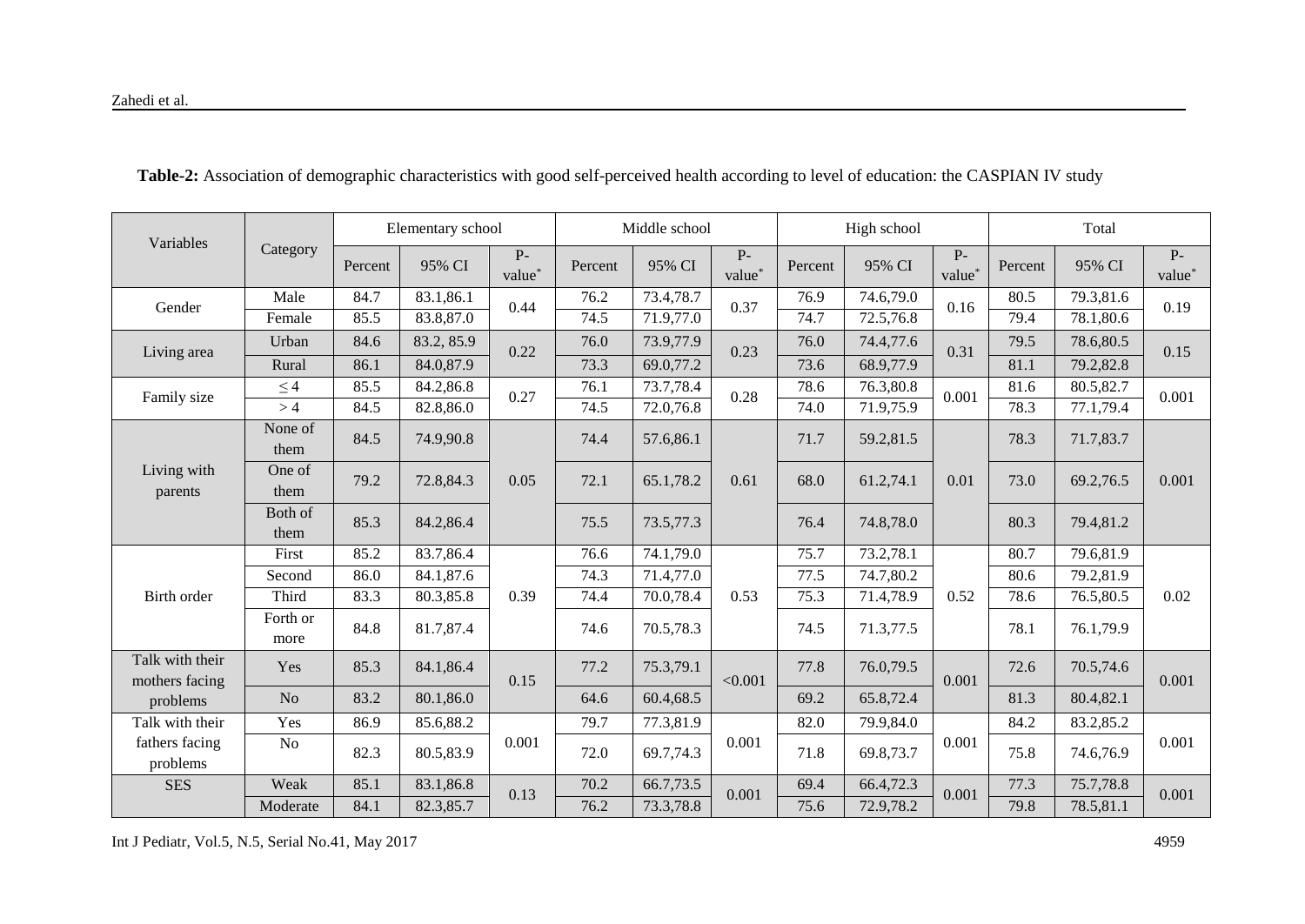|                                 | Good             | 86.6 | 84.7,88.3 |       | 80.1 | 77.4,82.5     |       | 81.0 | 78.5,83.3 |       | 83.1 | 81.8,84.4 |       |
|---------------------------------|------------------|------|-----------|-------|------|---------------|-------|------|-----------|-------|------|-----------|-------|
| Feel accepted by<br>peers       | Yes              | 86.2 | 85.0,87.3 |       | 77.4 | 75.3,79.3     |       | 77.8 | 76.1,79.4 |       | 81.7 | 80.8,82.6 |       |
|                                 | N <sub>0</sub>   | 78.1 | 75.2,80.8 | 0.001 | 67.7 | 63.8,<br>71.4 | 0.001 | 68.0 | 64.5,71.3 | 0.001 | 71.7 | 69.7,73.5 | 0.001 |
| Academic success                | Yes              | 88.2 | 87.2,89.2 | 0.001 | 81.7 | 79.7,83.5     | 0.001 | 81.4 | 79.5,83.1 | 0.001 | 85.1 | 84.2,85.9 | 0.001 |
| by teacher                      | N <sub>o</sub>   | 72.8 | 70.0,75.4 |       | 63.9 | 60.9,66.8     |       | 68.5 | 66.0,70.8 |       | 68.4 | 66.8,69.9 |       |
|                                 | Yes              | 85.4 | 84.3,86.5 |       | 76.3 | 74.3,78.2     | 0.001 | 76.9 | 75.3,78.5 | 0.001 | 80.8 | 80.0,81.7 | 0.001 |
| Likes school                    | N <sub>0</sub>   | 73.9 | 68.0,79.1 | 0.001 | 64.2 | 58.7,69.4     |       | 68.2 | 63.9,72.2 |       | 68.3 | 65.4,71.1 |       |
|                                 | $0$ days         | 85.3 | 83.5,86.9 |       | 75.4 | 72.8,77.9     |       | 74.9 | 72.5,77.1 |       | 79.6 | 78.4,80.9 |       |
| Days spent time<br>with friends | $1-3$ days       | 85.0 | 83.3,86.5 | 0.88  | 75.0 | 72.4,77.4     | 0.96  | 76.8 | 74.5,78.9 | 0.43  | 80.2 | 78.9,81.3 | 0.80  |
|                                 | $>3$ days        | 84.6 | 81.9,86.9 |       | 75.3 | 70.8,79.3     |       | 74.9 | 70.9,78.5 |       | 79.7 | 77.7,81.6 |       |
|                                 | $\leq$ 2 friends | 84.2 | 82.5,85.8 |       | 74.2 | 71.5,76.8     |       | 73.5 | 71.0,75.8 |       | 78.5 | 77.2,79.7 |       |
| Number of close<br>friends      | $>3$ friends     | 85.6 | 84.2,86.9 | 0.17  | 76.1 | 73.7,78.2     | 0.25  | 77.3 | 75.4,79.2 | 0.009 | 80.9 | 79.9,81.9 | 0.001 |

\* P < 0.05 was considered as statistically significant; SES: Socioeconomic Status; CI: Confidence Interval.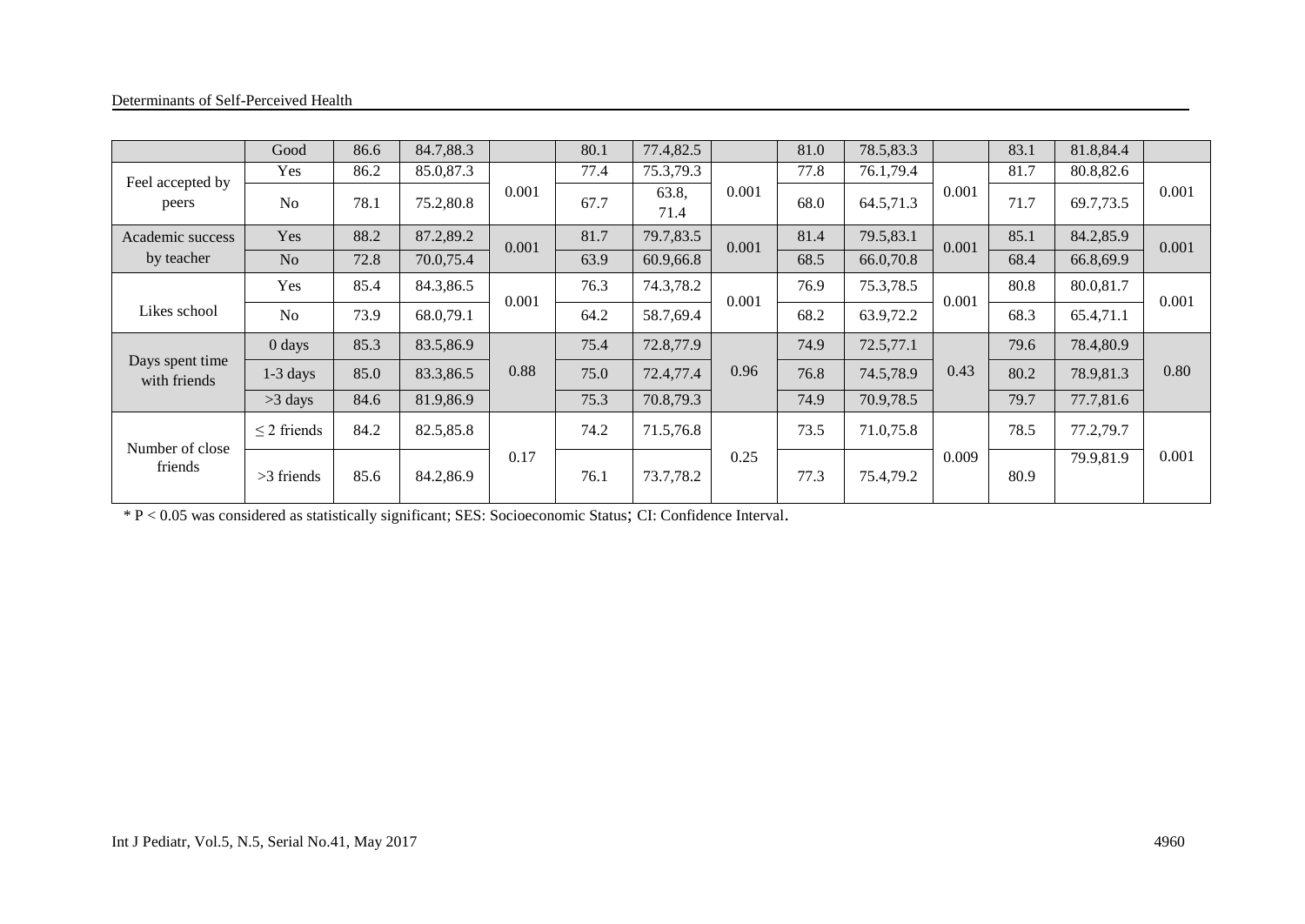| Life style             |             | Elementary school |           |                                                                     |         | Middle school |           |         | High school |           |         | Total     |          |  |
|------------------------|-------------|-------------------|-----------|---------------------------------------------------------------------|---------|---------------|-----------|---------|-------------|-----------|---------|-----------|----------|--|
|                        | Category    | Percent           | 95% CI    | P value*                                                            | Percent | 95% CI        | P value*  | Percent | 95% CI      | P value*  | Percent | 95% CI    | P value* |  |
| <b>Breakfast</b>       | $0-1$ times | 81.2              | 78.2,83.9 |                                                                     | 67.7    | 63.9,71.2     |           | 70.2    | 76.3,80.0   |           | 73.4    | 71.5,75.2 |          |  |
| frequency<br>in week   | 2-4 times   | 81.8              | 78.5,84.7 | < 0.001                                                             | 72.4    | 67.5,76.8     | < 0.001   | 74.2    | 70.5,77.6   | < 0.001   | 76.7    | 74.5,78.8 | < 0.001  |  |
|                        | 5-7 times   | 86.3              | 85.1,87.4 |                                                                     | 78.5    | 76.4,80.5     |           | 78.2    | 67.1,73.0   |           | 82.4    | 81.4,83.3 |          |  |
| Lunch                  | $0-1$ times | 76.2              | 66.1,84.1 |                                                                     | 66.3    | 57.7,74.0     | 0.02      | 63.2    | 53.1,72.3   |           | 68.2    | 62.6,73.2 | < 0.001  |  |
| frequency              | 2-4 times   | 79.6              | 74.0,84.2 | 0.002                                                               | 72.2    | 66.8,77.0     |           | 69.9    | 64.0,75.3   | < 0.001   | 73.8    | 70.6,76.8 |          |  |
| in week                | 5-7 times   | 85.5              | 84.3,86.5 |                                                                     | 76.1    | 74.1,78.0     |           | 76.7    | 75.1,78.3   |           | 80.7    | 79.8,81.6 |          |  |
| Dinner                 | $0-1$ times | 78.9              | 70.0,85.7 | 68.6<br>59.3,76.7<br>72.7<br>67.4,77.4<br>0.04<br>75.9<br>73.9,77.8 |         | 73.6          | 66.7,79.5 |         | 73.6        | 69.0,77.8 |         |           |          |  |
| frequency<br>in week   | 2-4 times   | 81.6              | 76.8,85.6 |                                                                     |         |               | 0.12      | 70.3    | 65.7,74.6   | 0.01      | 74.2    | 71.4,76.9 | < 0.001  |  |
|                        | 5-7 times   | 85.3              | 84.2,86.4 |                                                                     |         |               |           | 76.6    | 74.9,78.3   |           | 80.6    | 79.7,81.5 |          |  |
| Consume                | Seldom      | 80.4              | 76.8,83.6 | 0.002                                                               | 65.8    | 60.4,70.9     | < 0.001   | 65      | 60.4,69.3   |           | 71.6    | 68.9,74.1 | < 0.001  |  |
| fresh<br>fruits        | Weekly      | 85                | 83.3,86.6 |                                                                     | 72.8    | 69.7,75.7     |           | 72.1    | 69.4,74.7   | < 0.001   | 78.2    | 76.7,79.5 |          |  |
| (fruits and<br>juices) | Daily       | 86.1              | 84.7,87.4 |                                                                     | 78.9    | 76.6,81.0     |           | 80.1    | 78.2,81.8   |           | 82.6    | 81.6,83.6 |          |  |
|                        | Seldom      | 82.6              | 80.0,85.0 |                                                                     | 68.2    | 64.1,72.1     |           | 72.1    | 68.4,75.5   |           | 75.8    | 73.8,77.6 |          |  |
| Consume<br>vegetables  | Weekly      | 84.2              | 82.6,85.6 | < 0.001                                                             | 73.9    | 71.4,76.4     | < 0.001   | 74.2    | 72.0,76.4   | < 0.001   | 78.9    | 77.7,80.1 | < 0.001  |  |
|                        | Daily       | 87.4              | 85.7,88.9 |                                                                     | 80      | 77.6,82.3     |           | 79.6    | 77.3,81.8   |           | 83.2    | 82.0,84.3 |          |  |
| Consume                | Seldom      | 78.3              | 74.8,81.5 |                                                                     | 69.8    | 66.2,73.2     |           | 72.4    | 69.8,74.9   |           | 73      | 71.1,74.7 | < 0.001  |  |
| milk                   | Weekly      | 84.2              | 82.3,86.0 | < 0.001                                                             | 74.5    | 71.6,77.2     | < 0.001   | 76.4    | 73.8,78.8   | 0.001     | 79.2    | 77.8,80.5 |          |  |
|                        | Daily       | 86.6              | 85.2,87.9 |                                                                     | 79.2    | 76.6,81.5     |           | 79.1    | 76.4,81.6   |           | 83.5    | 82.4,84.6 |          |  |

 **Table- 3:** Association of life style variables with good self-perceived health according to the level of education: the CASPIAN IV study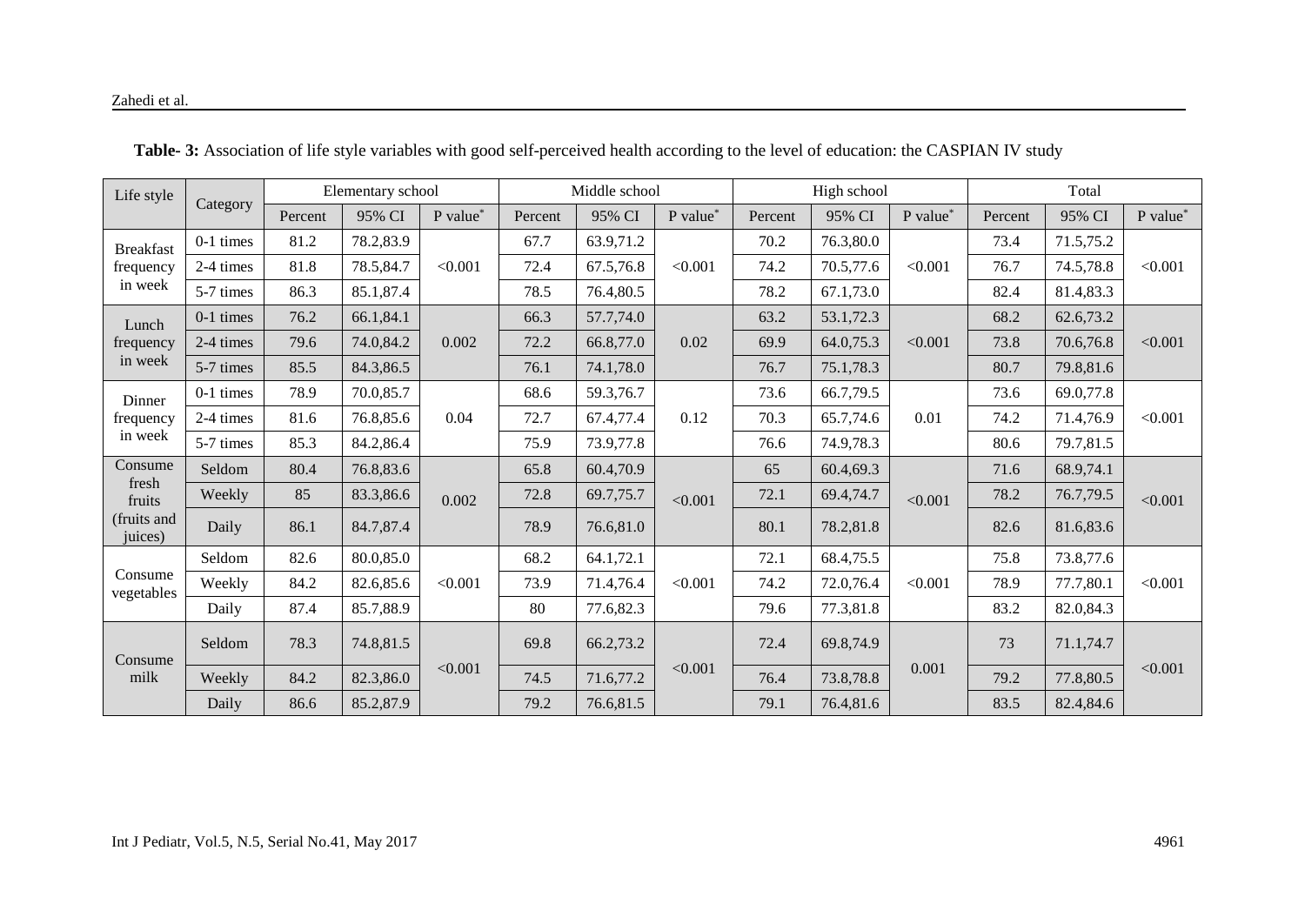|                           | Seldom     | 85.6 | 84.4,86.7 |         | 74.5 | 72.3,76.6 |         | 75.9 | 74.0,77.6 |         | 80.3 | 79.3,81.2 |         |
|---------------------------|------------|------|-----------|---------|------|-----------|---------|------|-----------|---------|------|-----------|---------|
| Consume<br>Fast foods     | Weekly     | 83.1 | 80.7,85.2 | 0.08    | 78.2 | 75.0,81.1 | 0.05    | 76.3 | 73.7,78.8 | 0.38    | 79.5 | 77.9,80.9 | 0.04    |
|                           | Daily      | 85.8 | 78.3,91.0 |         | 69.7 | 59.7,78.2 |         | 71.5 | 63.9,78.0 |         | 75.3 | 70.6,79.5 |         |
|                           | Low        | 82.3 | 80.2,84.3 |         | 71.8 | 68.7,74.8 |         | 72.5 | 70.2,74.8 |         | 75.9 | 74.5,77.3 |         |
|                           | Moderate   | 85.2 | 83.5,86.8 |         | 75.4 | 72.5,78.0 |         | 77.3 | 74.9,79.5 |         | 80.6 | 79.3,81.8 |         |
| Physical<br>activity      | High       | 87.1 | 85.3,88.7 | 0.001   | 79.3 | 76.4,81.9 | 0.001   | 80.7 | 77.7,83.4 | < 0.001 | 83.8 | 82.4,85.1 | < 0.001 |
| Watches                   | $\leq$ 2   | 85.9 | 84.5,87.2 |         | 75.6 | 73.0,78.1 |         | 76.3 | 73.9,78.5 |         | 81.2 | 80.1,82.3 |         |
| Television<br>(hours/day) | >2         | 84.1 | 82.5,85.6 | 0.06    | 75.1 | 72.9,77.3 | 0.74    | 75.4 | 73.6,77.2 | 0.51    | 78.7 | 77.6,79.8 | < 0.001 |
| Uses the<br>computer      | $\leq 2$   | 85.2 | 84.0,86.3 | 0.12    | 75   | 73.0,76.9 | 0.48    | 75.7 | 73.9,77.3 | 0.94    | 80.1 | 79.2,81.0 | 0.03    |
| (hours/day)               | >2         | 81.7 | 76.7,85.9 |         | 76.7 | 71.9,80.9 |         | 75.8 | 72.1,79.2 |         | 77.4 | 75.0,79.7 |         |
| Current                   | Yes        | 77.5 | 61.7,88.0 | 0.18    | 60   | 46.7,71.9 | 0.007   | 63.5 | 57.2,69.4 | < 0.001 | 64.6 | 59.3,69.6 | < 0.001 |
| smoking                   | $\rm No$   | 85.1 | 84.0,86.2 |         | 75.5 | 73.6,77.3 |         | 76.7 | 75.1,78.2 |         | 80.3 | 79.5,81.2 |         |
| Passive                   | Yes        | 80.9 | 79.1,82.6 | < 0.001 | 70.8 | 68.0,73.4 | < 0.001 | 72.8 | 70.5,75.0 | < 0.001 | 75.8 | 74.6,77.1 | < 0.001 |
| smoking                   | $\rm No$   | 88.2 | 86.9,89.3 |         | 78.7 | 76.5,80.8 |         | 78.8 | 76.8,80.7 |         | 83.2 | 82.2,84.2 |         |
|                           | Thin       | 83.1 | 81.4,84.7 |         | 69.8 | 66.3,73.0 |         | 67.7 | 64.6,70.6 |         | 76.6 | 75.1,78.0 |         |
| Body image                | Normal     | 88   | 86.6,89.3 | < 0.001 | 81.7 | 79.6,83.7 | < 0.001 | 82.5 | 80.6,84.3 | < 0.001 | 84.7 | 83.7,85.7 | < 0.001 |
|                           | Overweight | 81.2 | 78.2,83.8 |         | 69.1 | 65.4,72.5 |         | 71.4 | 68.2,74.5 |         | 74   | 72.1,75.8 |         |
| Tooth<br>brushing         | Daily      | 87.2 | 85.9,88.3 | < 0.001 | 77.3 | 75.2,79.4 | < 0.001 | 77   | 75.1,78.7 | 0.01    | 81.6 | 80.6,82.6 | < 0.001 |
| Frequency                 | Non daily  | 81.1 | 79.1,82.9 |         | 71   | 68.0,73.7 |         | 73.1 | 70.3,75.8 |         | 76.5 | 75.1,77.9 |         |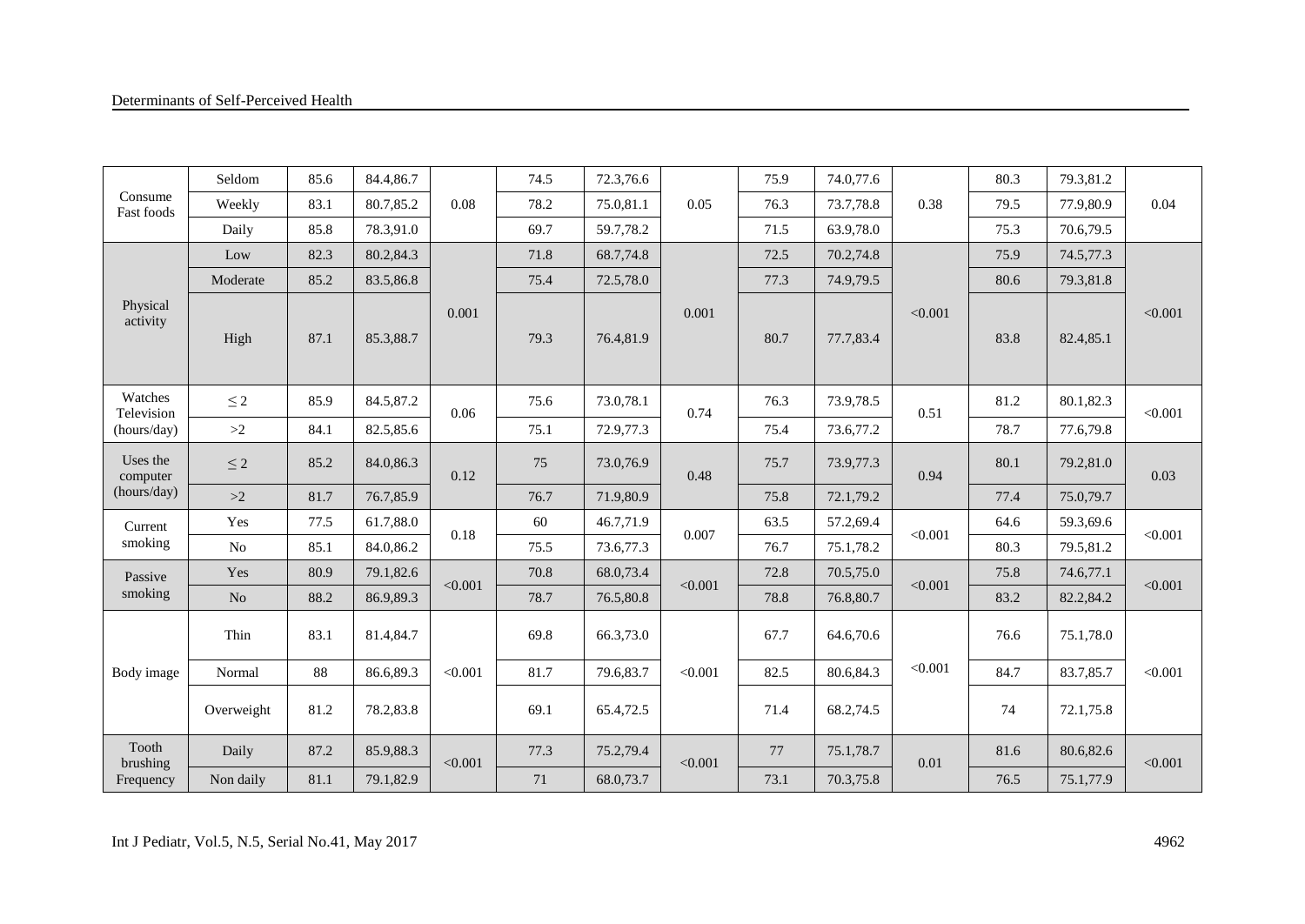| Body mass<br>index | Underweight    | 80.2 | 77.1,83.0 |         | 71.1 | 66.5,75.3  |         | 68.1 | 63.1,72.6 |         | 75.1 | 72.8,77.2 | < 0.001 |
|--------------------|----------------|------|-----------|---------|------|------------|---------|------|-----------|---------|------|-----------|---------|
|                    | Healthy        | 86.3 | 85.0,87.5 | 0.001   | 77   | 74.8,79.0  | 0.01    | 76.7 | 74.8,78.4 | 0.002   | 81.2 | 80.2,82.2 |         |
|                    | Excess wight   | 84.6 | 82.1,86.7 |         | 73   | 69.5,76.2  |         | 76.1 | 72.9,79.1 |         | 78.8 | 77.1,80.4 |         |
|                    | Yes            | 73.6 | 70.2,76.7 | < 0.001 | 63.7 | 60.0,67.2  |         | 66.5 | 63.7,69.2 | < 0.001 | 67.7 | 65.9,69.5 | < 0.001 |
| Depression         | No             | 86.8 | 85.7,87.8 |         | 78.7 | 76.7,80.6  | < 0.001 | 80.1 | 78.3,81.7 |         | 83.1 | 82.2,84.0 |         |
|                    | Yes            | 71.8 | 68.7,74.7 |         | 66.7 | 63.3,69.9  |         | 67.1 | 64.5,69.7 |         | 68.3 | 66.6,69.9 |         |
| Anxiety            | N <sub>0</sub> | 87.4 | 86.3,88.5 | < 0.001 | 79   | 76.9, 80.9 | < 0.001 | 80.9 | 79.1,82.5 | < 0.001 | 83.8 | 83.0,84.7 | < 0.001 |

 $*P < 0.05$  was considered as statistically significant

 **Table- 4:** Association of life style and demographic characteristics with good self-perceived health in multivariate logistic regression analysis: the CASPIAN IV study

| Characteristics                        | Category       | <b>OR</b> | 95% CI          | P-value* |
|----------------------------------------|----------------|-----------|-----------------|----------|
| Level of education (Elementary school) | Middle school  | 0.74      | 0.65, 0.84      | < 0.001  |
|                                        | High school    | 0.92      | 0.80, 1.06      | 0.289    |
| Family size $( \leq 4)$                | >4             | 0.89      | 0.79, 1.00      | 0.054    |
| Living with Parents (None of them)     | One of them    | 0.58      | 0.33, 1.03      | 0.065    |
|                                        | Both of them   | 0.81      | 0.50, 1.30      | 0.390    |
|                                        | Second         | 1.06      | 0.93, 1.20      | 0.347    |
| Birth order (First)                    | Third          | 1.00      | 0.84, 1.17      | 0.999    |
|                                        | Fourth or more | 1.22      | 1.04, 1.43      | 0.012    |
| SES (Weak)                             | Moderate       | 1.08      | 0.95, 1.23      | 0.194    |
|                                        | Good           | 1.23      | 1.06, 1.41      | 0.004    |
| Talk with parents (None of them)       | One of them    | 1.17      | 1.00, 1.36      | 0.042    |
|                                        | Both of them   | 1.42      | 1.21, 1.67      | < 0.001  |
| Feel accepted by peers (No)            | Yes            | 1.30      | $1.15$ , $1.47$ | < 0.001  |
| Academic success (No)                  | Yes            | 2.02      | 1.82, 2.24      | < 0.001  |